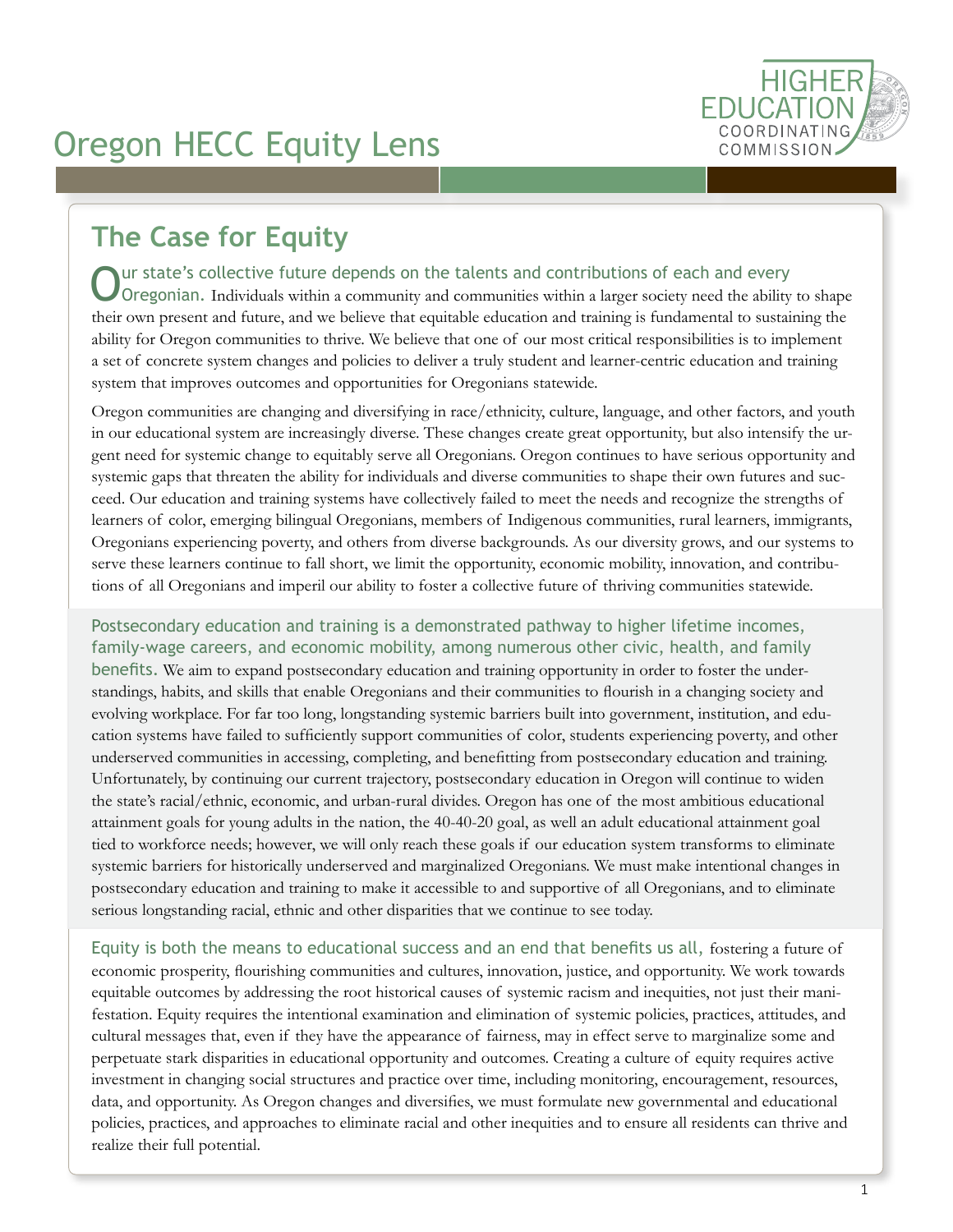#### Higher Education Coordinating Commission: **Vision Statement**

*The Higher Education Coordinating Commission (HECC) envisions a future in which all Oregonians—and especially those whom our systems have underserved and marginalized—benefit from the transformational power of high-quality postsecondary education and training. It is a future where innovative public and private colleges, universities, and training providers help Oregonians to reach their highest potentials, build trajectories to family-wage careers, foster a more just society, and break patterns of intergenerational poverty. It is a future where postsecondary education fuels a resilient economy by anticipating workforce needs and by fostering innovation, research, and knowledge. In the future we envision, all Oregonians enjoy well-lived lives thanks to the myriad benefits of postsecondary education and training: higher earnings, lower unemployment rates, self-sufficiency, civic involvement, better health, and more. Our communities thrive as a result. —*from HECC Strategic Framework

## Oregon HECC Equity Lens: **Focus and Purpose**

The HECC utilizes and embeds the Equity Lens as a cornerstone to the State's approach to education policy and funding. Achieving the universal goal of educational equity requires targeted strategies to eliminate racial disparities and other identity-based disparities. The HECC is committed to intentional action as an anti-racist, equity-centered agency and Commission. The purpose of the Equity Lens is to:

- Clearly articulate the shared goals we have for our state of an equitable education and training system, and explicitly identify persistent and severe disparities in outcomes;
- Assess how current and proposed policies, programs and practices benefit and/or burden underserved learners and communities to identify where policies, programs, and practices need to be strengthened or changed;
- Make intentional equity-informed decisions, actions, targeted interventions, investments and enact systemic change to improve equitable educational outcomes and access to services, programs, and resources;
- Strengthen public involvement through transformational community engagement, access to information, and decision-making opportunities; and
- Create clear accountability structures to ensure that we are actively making progress and correcting where there is not progress.

The Equity Lens confirms the importance of recognizing institutional and systemic barriers and discriminatory practices that have limited access and success for many learners in the Oregon education and training system. By utilizing the Equity Lens, we aim to provide a common vocabulary and protocol to assess how programs benefit and/or burden underserved students and communities, and to make decisions on resource allocation, partnership, engagement, and strategic initiatives to support equitable educational outcomes. We are committed to explicitly identifying disparities in education and training outcomes for the purpose of targeting areas for action, intervention and investment. We are simultaneously committed to identifying strengths in communities and promising practices in our educational and workforce systems.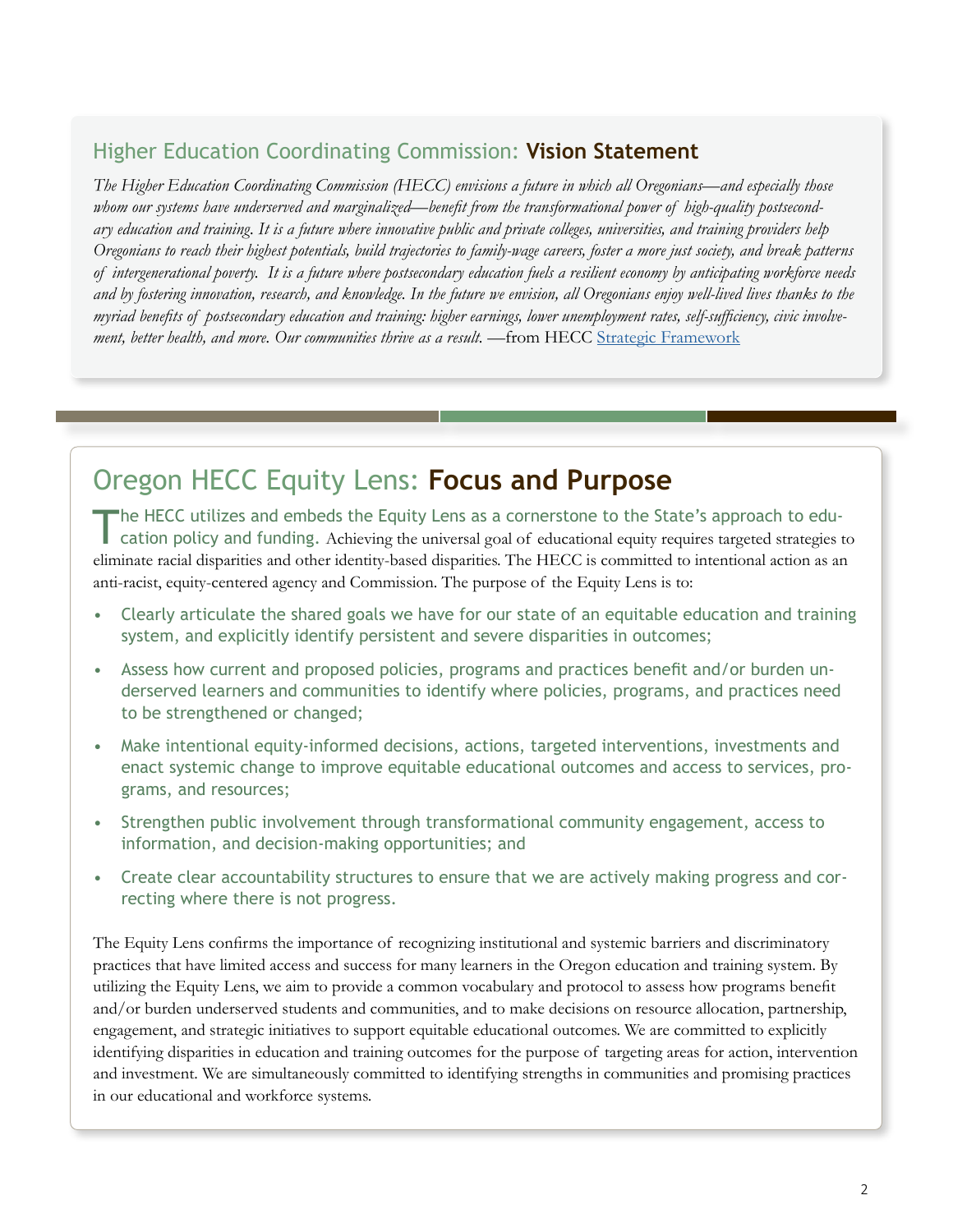#### Oregon HECC Equity Lens: **Focus and Purpose (continued)**

M Je focus the HECC Equity Lens on Oregonians who are currently and historically underserved in access to and success in postsecondary education and training, and in the programs and services impacting these measures. We intentionally place racial equity at the forefront to counterbalance and dismantle racist policies and practices that perpetuate inequities. We are committed to explicitly identifying and urgently addressing the most severe and persistent disparities for learners, while shifting to a more equitable education and training system for all Oregonians.

In addition to race and ethnicity, we recognize that numerous other areas of identity-based inequities, such as socioeconomic status, are inextricably linked. The definitions of historically and currently underserved groups in the context of postsecondary education and training may vary according to the specific outcome under attention, and may include racial/ethnic identity, socio-economic background, dis/ability status, gender, sexual orientation, parental status, veteran status, geographic origin or location, and other characteristics. It is important to recognize also that many Oregonians identify with numerous communities or intersecting identities, and may be limited by compounding systems of barriers, exclusion or marginalization. We must formulate new approaches to ensure all residents can live and thrive in our state, across their identities. While we focus on educational equity and center the urgency of improving racial equity in education, we recognize that racial disparities persist across numerous key indicators of success including health, education, housing, and economic opportunity amongst others. Advancing racial equity in Oregon will take foundational reform. Furthermore, while the HECC Equity Lens focuses on postsecondary education and training, we affirm our longstanding commitment to partnership on urgently addressing inequities across the education systems in Oregon.

- **• Underserved Communities in Oregon:** For the State of Oregon as a whole (not education specifically), a recent (2021) definition of historically and currently underserved communities includes Oregonians who are: Native Americans, members of Oregon's nine federally recognized tribes, American Indians, Alaska Natives; Black, Africans, African Americans; Latino/a/x, Hispanic; Asian, Pacific Islanders; Arab/Middle Eastern/ North Africans; immigrants, refugees, asylum seekers; undocumented persons, DACA recipients, "Dreamers"; linguistically diverse; people with disabilities; LGBTQ+; aging/older adults; economically disadvantaged; farmworkers, and migrant workers.<sup>1</sup>
- **• Underserved Students and Learners in Oregon:** For postsecondary education and training, while we center racial equity, the broader set of identities of historically and currently underserved learners may vary according to the specific outcome under consideration. For example, the characteristics of underserved Oregonians in a particular county who are accessing workforce training may be different from characteristics of underserved groups for high school seniors applying for financial aid. It is important to center racial equity and to identify the most severe and persistent disparities for students and learners. For the HECC, postsecondary education equity will be achieved once one's community or characteristic—including but not limited to racial/ ethnic identity, socio-economic background, dis/ability status, gender, parental status, veteran status, sexual orientation, and geographic origin or location—no longer predict inequitable access to and success in postsecondary education and training.

<sup>1</sup> Diversity, Equity, and Inclusion (DEI) Action Plan: A Roadmap to Racial Equity and Belonging for the State of Oregon, September, 2021, Office of the Governor, page 7. https://www.oregon.gov/das/Docs/DEI\_Action\_Plan\_2021.pdf. Accessed November 2021.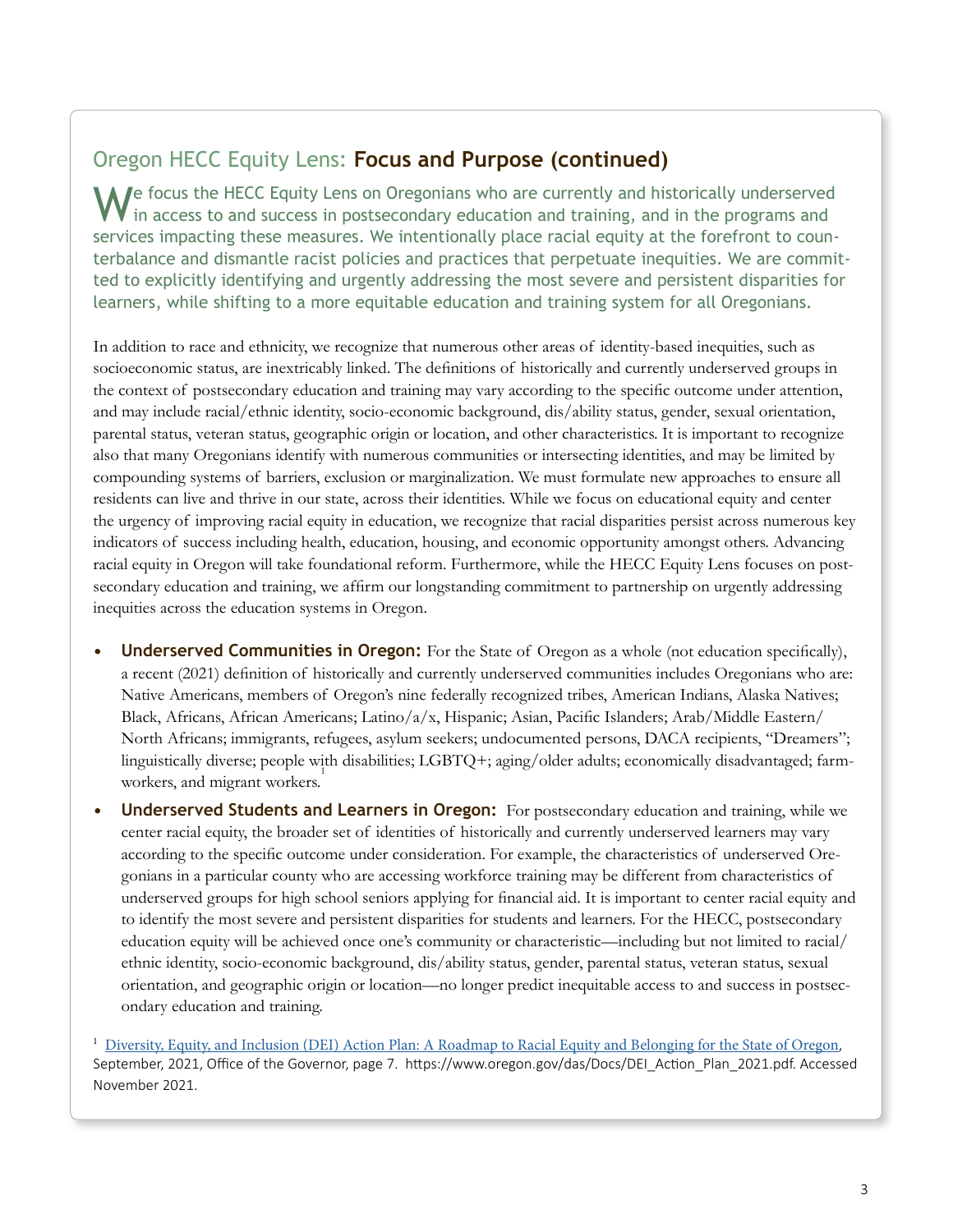# Oregon HECC Equity Lens: Beliefs

**Me believe** that everyone has the ability to learn and that we have an ethical and moral responsibility to ensure an education system that provides optimal learning environments that prepare students and learners for their individual futures.

**We believe** that our community colleges, university, and workforce training systems have a critical role in serving our communities of color, learners experiencing poverty, and other underserved populations.

We believe that the students and learners from currently and historically underserved communities represent Oregon's best opportunity to improve overall educational outcomes. We have many counties in rural and urban communities that already have populations of color that make up the majority. Our ability to meet the needs of this increasingly diverse population is critical to successfully reach our State education goals.

**We believe** that resource allocation demonstrates our priorities and our values and that we demonstrate our priorities and our commitment to communities of color, learners experiencing poverty, and other underserved communities, in the ways we allocate resources and make educational investments. We believe in focusing postsecondary education and training resources to serve Oregonians where they are and who they are, with a priority on communities and populations that have been historically underserved.

**We believe** that communities, students, parents, educators, and community-based organizations have unique and important solutions to improving outcomes for our students and educational systems. Our work will only be successful if we are able to truly partner with these stakeholders, engage with respect, authentically listen, and have the courage to share decision-making, control, and resources.

**We believe** every learner should have access to a full range of education and training options beyond high school, including apprenticeships, career certificates, and college degrees. These will show them multiple paths to employment yielding family-wage incomes without diminishing the responsibility to ensure that each learner is prepared with the requisite skills to make choices for their future.

**We believe** quality postsecondary education and training should be accessible and affordable for Oregonians, and students should not have to struggle with basic needs including, homelessness, housing insecurity, and food insecurity.

**We believe** in supporting education and training institutions in continuing to transform, expand, and redesign their outreach and delivery models to engage today's learners, including: communities of color; adults, parents, and other non-traditional learners; low-income populations; and other marginalized communities.

**We believe** the rich history and culture of learners and multi-lingual Oregonians are a source of pride and an asset to embrace and celebrate. We believe that speaking a language other than English is an asset and that our education system must celebrate and enhance this ability.

**We believe** in the critical importance of culturally responsive teaching and workforce diversification. An equitable education system requires providing educators with the tools and support to meet the needs of each student, and a dedicated effort to increase the culturally and linguistically diverse educators who reflect Oregon's rapidly changing student population. Our institutions of postsecondary education and training, and the P-20 system, will truly offer the best educational experience when their faculty, staff and students reflect this state, its growing diversity, and the ability for all of these populations to be successful in their educations and ultimately in their careers.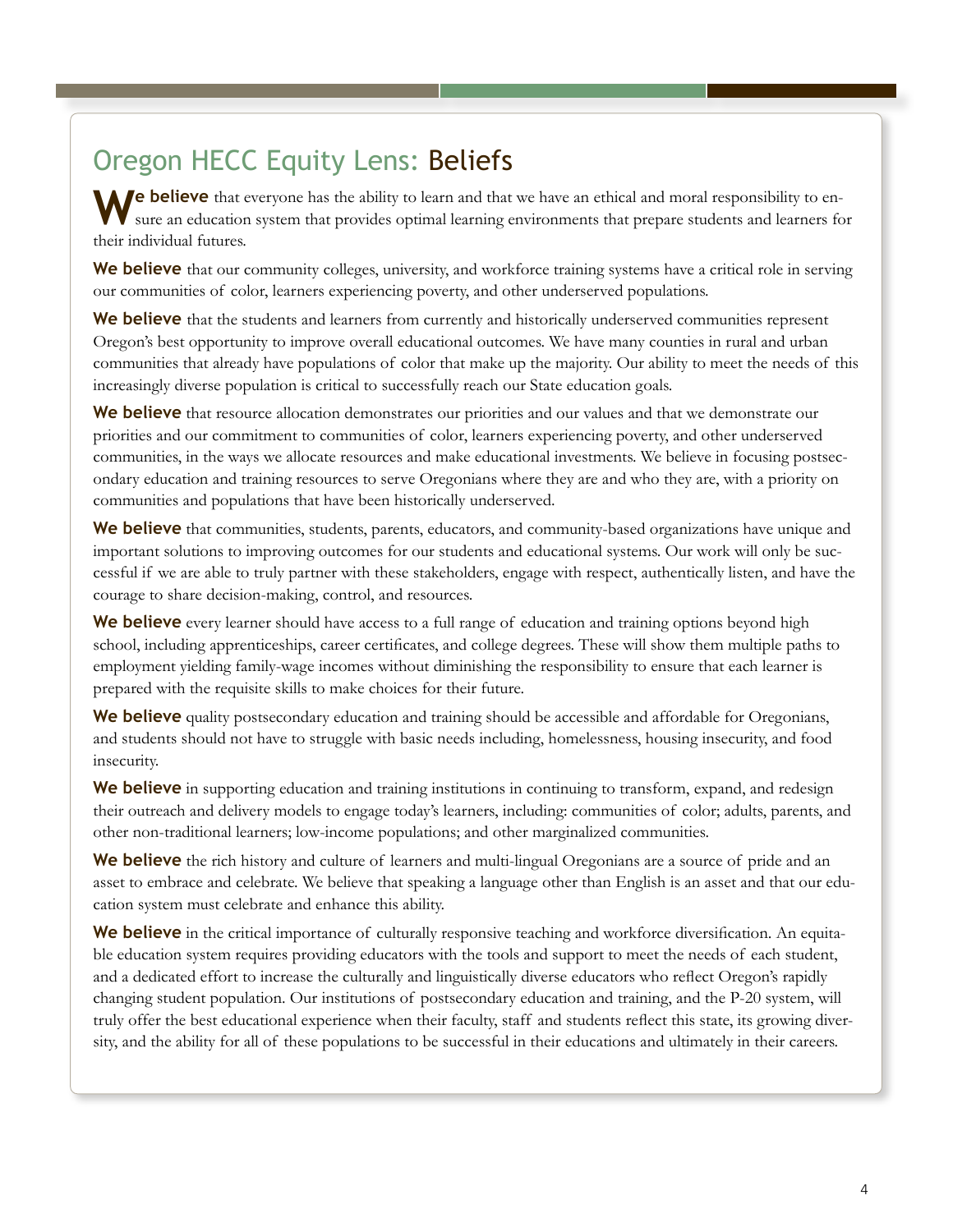## Oregon HECC Equity Lens: **Guiding Questions**

The Equity Lens will be applied to funding and policy recommendations, as well as to internal, and external practices in education. The following questions will be considered for resource allocation and evaluating strategic investments, policies, and practices:

- 1. Who are the racial/ethnic and underserved groups affected? What groups show the most persistent or severe disparities?
- 2. What is the potential impact of the resource allocation, strategic investment, policy, practice, or program to these groups? If this is a decision or strategy related to budget, revenue, procurement, or contracting, have you analyzed the racial equity impact and the impact on other identified underserved groups?
- 3. Does the decision or strategy under consideration ignore or worsen existing disparities or produce other unintended consequences?
- 4. How does the decision or strategy advance opportunities for current and historically underserved learners and communities? What is the impact on eliminating the opportunity gap?
- 5. What are the barriers to more equitable outcomes? (e.g. mandated, political, emotional, financial, programmatic or managerial)
- 6. How have you intentionally involved stakeholders who are also members of the communities affected by the strategic investment or resource allocation to inform decision-making? How do you validate your assessment in the questions above?
- 7. Do you have a plan for inclusive communications and engagement, to communicate the process of this work and opportunities for learners in compelling, clear, accessible, and transparent ways?
- 8. What is your commitment to diversification of the workforce and professional learning for equity? What resources are you allocating for educator/employee diversity and training in cultural responsive instruction and practices?
- 9. How will you intentionally modify or enhance your decisions or strategies to ensure each learner and communities' individual and cultural needs are meaningfully met?
- 10. How will you evaluate your progress and stay accountable to equity goals? How are you collecting and analyzing disaggregated data on race, ethnicity, income, and other demographics or identities?

The Diversity, Equity, and Inclusion (DEI) Action Plan: A Roadmap to Racial Equity and Belonging for the State of Oregon has additional guiding equity questions and worksheets in the Racial Equity Toolkit (p. 35) to consider for implementation by employees of public agencies.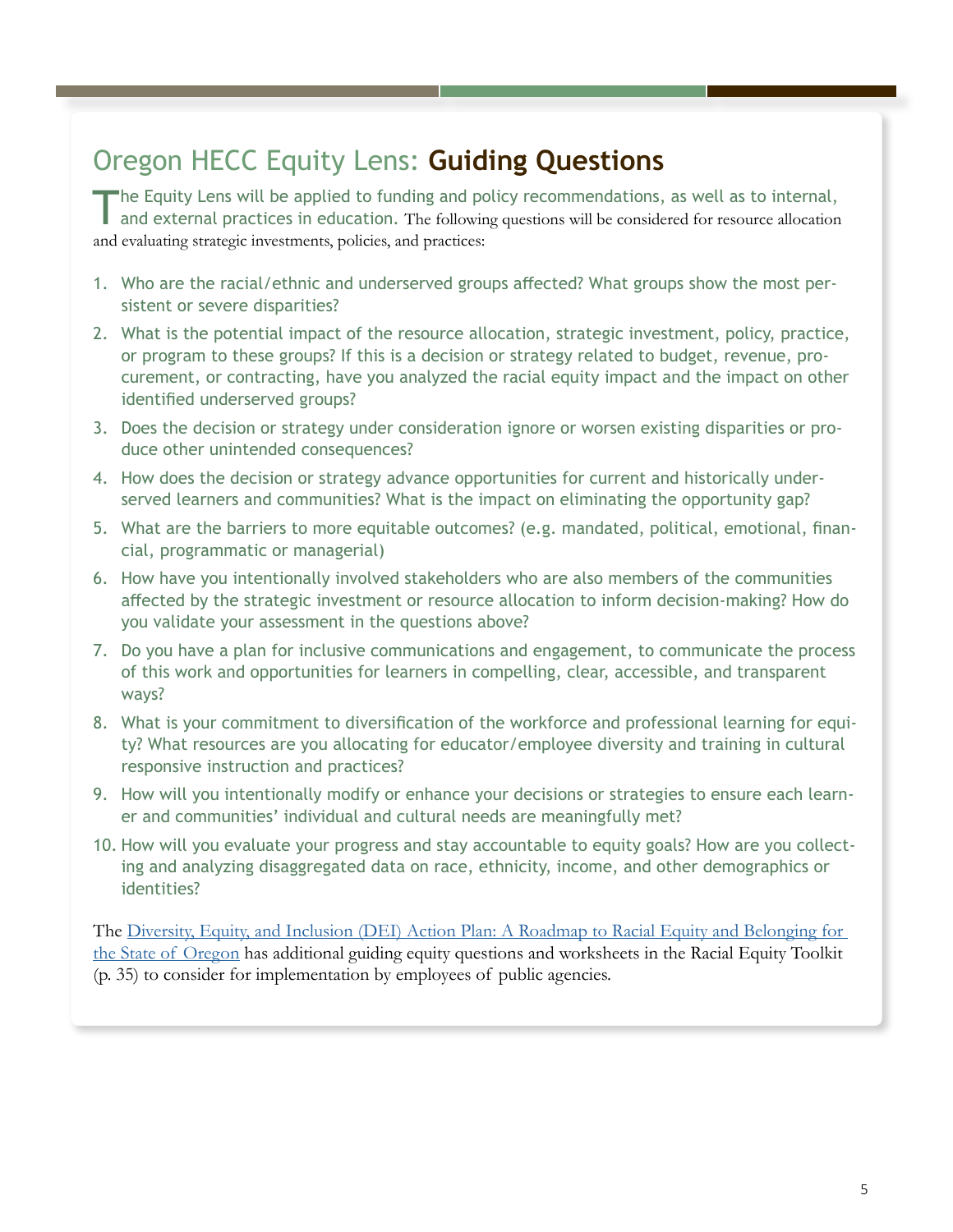### Appendix: Definitions

Below is a list of current definitions of common terms in diversity, equity, and inclusion and in higher education communities to support a common understanding, many of which are drawn from the Diversity, Equity, and Inclusion (DEI) Action Plan: A Roadmap to Racial Equity and Belonging for the State of Oregon.

ACCESSIBILITY: The extent to which a space is readily approachable and usable by people with disabilities. A space can be described as: physical or literal space, such as a facility, website, conference room, office, or bathroom; figurative space, such as a conversation or activity; or digital space, such as a website.

ASSET-BASED THINKING: Asset-based thinking and teaching seeks to unlock learners' potential by focusing on their talents. Also known as strengths-based teaching and communication, this approach contrasts with deficit-based practices which highlight learners' inadequacies.<sup>2</sup>

ANTI-BLACK RACISM: Any attitude, behavior, practice, or policy that explicitly or implicitly reflects the belief that Black people are inferior to another racial group. Anti-Black racism is reflected in interpersonal, institutional, and structural levels of racism.

ANTI-RACISM: Active process of identifying and challenging racism, by changing systems, organizational structures, policies and practices, and attitudes, to redistribute power in an equitable manner.

COLONIALISM: Colonialism is a practice of subjugation and economic exploitation of one people over another, through political and economic control, often involving extraction of resources and/or removal of people from an existing place.

COLOR-BLIND RACIAL IDEOLOGY: The belief that people should be regarded and treated as equally as possible, without regard to race or ethnicity. While a color-blind racial ideology may seem to be a pathway to achieve equity, it leaves out the manifestations of racist and discriminatory laws and policies which preserve the ongoing processes that maintain racial and ethnic stratification in social institutions.

CRITICAL RACE THEORY (CRT): An intellectual and social movement and loosely organized framework of legal analysis based on the premise that race is not a natural, biologically grounded feature of physically distinct subgroups of human beings but a socially constructed (culturally invented) category that is used to oppress and exploit people of color. Critical race theorists hold that racism is inherent in the law and legal institutions of the U.S. insofar as they function to create and maintain social, economic, and political inequalities between whites and nonwhites, especially African Americans.<sup>3</sup>

CULTURAL HUMILITY: When one maintains an interpersonal stance that is open to individuals and communities of varying cultures, in relation to aspects of the cultural identity most important to the person. Cultural humility can include a life-long commitment to self-critique about differences in culture and a commitment to be aware of and actively mitigate power imbalances between cultures.

CULTURALLY RESPONSIVE: Recognizing the diverse cultural characteristics of learners as assets. Culturally responsive teaching empowers students intellectually, socially, emotionally and politically by using cultural referents to impart knowledge, skills and attitudes.

DISCRIMINATION: The unequal treatment of members of various groups based on race, ethnicity, gender, gender expression, socioeconomic class, sexual orientation, physical or mental ability, religion, citizenship status, a combination of those identified, and/or other categories. Also refer to Racism.

DEFICIT THINKING: The practice of having lower expectations for certain groups of people based on demographics or characteristics that they share. In doing so, an "at-risk" narrative is formed, in which learners nav-

 $2$  ACRL Instruction, Five Things You Should Read About Asset-Based Teaching, American Library Association: Association of College & Research Libraries, May 22, 2018, https://acrl.ala.org/IS/five-things-you-should-read-about-asset-based-teaching/, Accessed 4 November 2021

<sup>3</sup> Britannica, The Editors of Encyclopaedia. "critical race theory". Encyclopedia Britannica, 21 Sep. 2021, https://www.britannica. com/topic/critical-race-theory. Accessed 4 November 2021.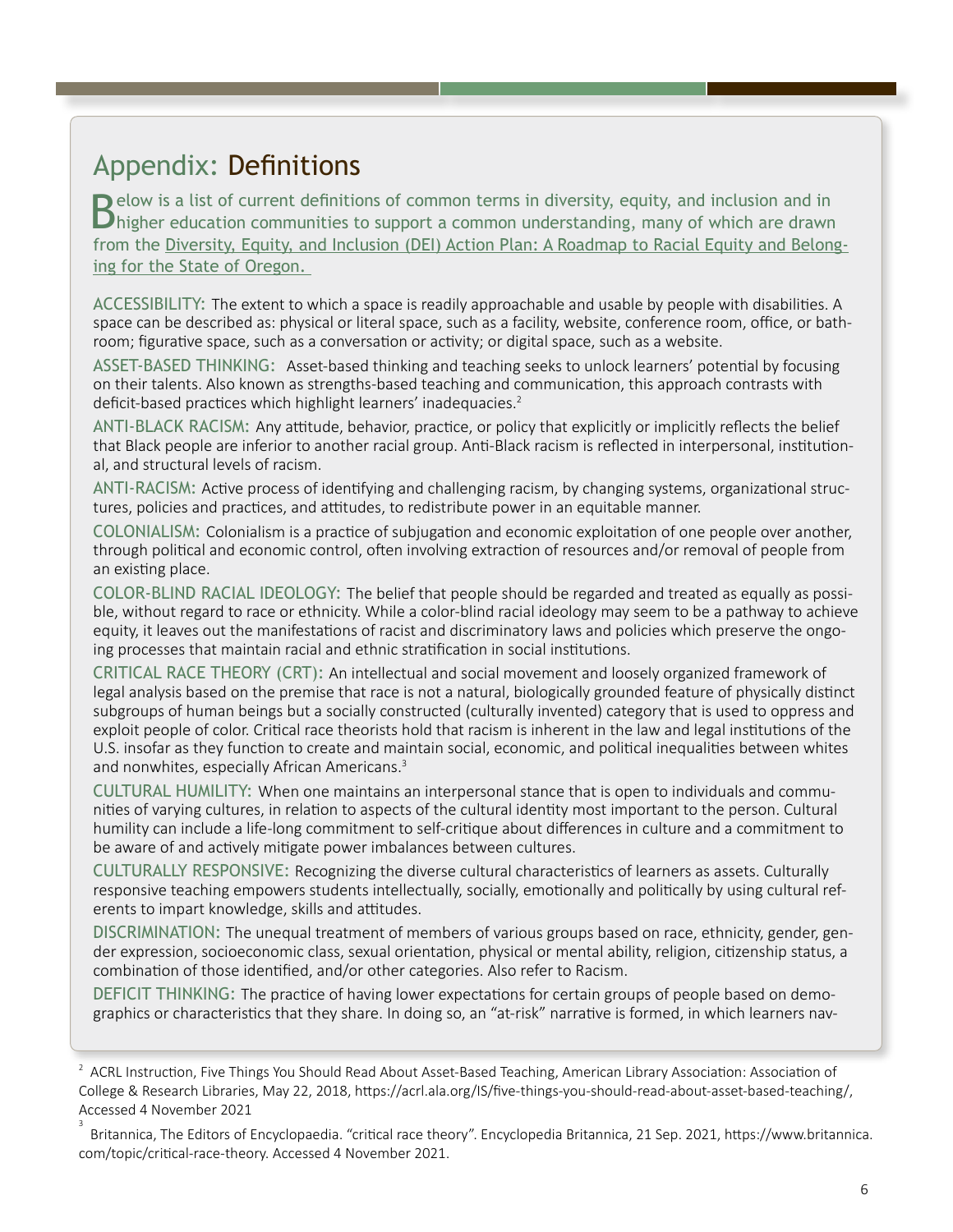igating poverty, culturally and linguistically diverse students, and/or historically underserved groups and their families are pathologized and marginalized. This includes students who are treated differently because of their gender, race, sexual orientation, dis/ability, and geographic origin or location.

DIVERSITY: Honoring and including people of different backgrounds, identities, and experiences collectively and as individuals. Diversity emphasizes the need for sharing power and increasing representation of communities that are systemically underrepresented and underresourced. These differences are strengths that maximize the state's competitive advantage through innovation, effectiveness, and adaptability.

EMBEDDED RACIAL INEQUALITY: Embedded racial inequalities are inequalities that can be easily produced and reproduced―usually without the intention of doing so and without even a reference to race. These can be policies and practices that intentionally and unintentionally enable white privilege to be reinforced.

EQUALITY: The effort to treat everyone the same or to ensure that everyone has access to the same opportunities. However, only working to achieve equality ignores historical and structural factors that benefit some social groups and disadvantages other social groups in ways that create differential starting points. Also refer to Racial Equity; Justice.

EQUITY: Equity acknowledges that not all people, or all communities, are starting from the same place due to historic and current systems of oppression. Equity is the effort to provide different levels of support based on an individual's or group's needs in order to achieve fairness in outcomes. Equity actionably empowers communities most impacted by systemic oppression and requires the redistribution of resources, power, and opportunity to those communities.

EQUITY IN EDUCATION: Equity in education is the notion that each and every learner will receive the necessary resources they need individually to thrive in Oregon's schools, colleges, universities, and training organizations no matter what their race, ethnicity, socio-economic status, gender, sexual orientation, dis/ability status, parental status, veteran status, first language, geographic location/origin, or other distinguishing characteristic.

GENDER PRONOUN: The term one uses to identify themselves in place of their name (i.e. ze/hir/hirs,ey/em/ eirs, they/them/theirs, she/her/hers, he/him/ his, etc.).

INCLUSION: A state of belonging when persons of different backgrounds, experiences, and identities arevalued, integrated, and welcomed equitably as decision-makers, collaborators, and colleagues. Ultimately,inclusion is the environment that organizations create to allow these differences to thrive.

IMPLICIT BIAS: A belief or attitude that affects our understanding, decision, and actions, and that exists without our conscious awareness.

INDIVIDUAL RACISM: This type of racism, often unknowingly, rests within individuals and comprises our private beliefs and biases about race and racism. Such ideas are influenced and shaped by the larger culture that surrounds us and can take many different forms including: prejudice towards others of a different race; internalized oppression — the negative beliefs about oneself by people of color; or internalized privilege —beliefs about superiority or entitlement by white people.

INTERPERSONAL RACISM: This is the form of racism that people most often think of – a set of intentionally harmful, extremist actions and behaviors executed by specific persons against other individual people. This is the bias that occurs when individuals interact with others and their personal racial beliefs affect their public interactions.

INSTITUTIONAL RACISM**:** As the name suggests, this form of racism occurs within institutions and reinforces systems of power. It is often more difficult to name or witness because it is more deeply embedded in practices and policies, often presenting as a norm. Institutional racism refers to the discriminatory policies and practices of particular institutions (schools, workplaces, etc.) that routinely cause racially inequitable outcomes for people of color and advantages for white people. Individuals within institutions take on the power of the institution when they reinforce racial inequities.

INTERSECTIONALITY: Coined by Professor Kimberlé Crenshaw in 1989, this term describes the ways in which race, class, gender, and other aspects of our identity, "intersect" with one of another, overlap, intersect, and interact, informing the way in which individuals simultaneously experience oppression and privilege in their daily lives interpersonally and systemically. Intersectionality promotes the idea that aspects of our identity do not work in a silo. Intersectionality, then, provides a basis for understanding how these individual identity markers work with one another.

JUSTICE: The process required to move us from an unfair, unequal, or inequitable state to one which is fair,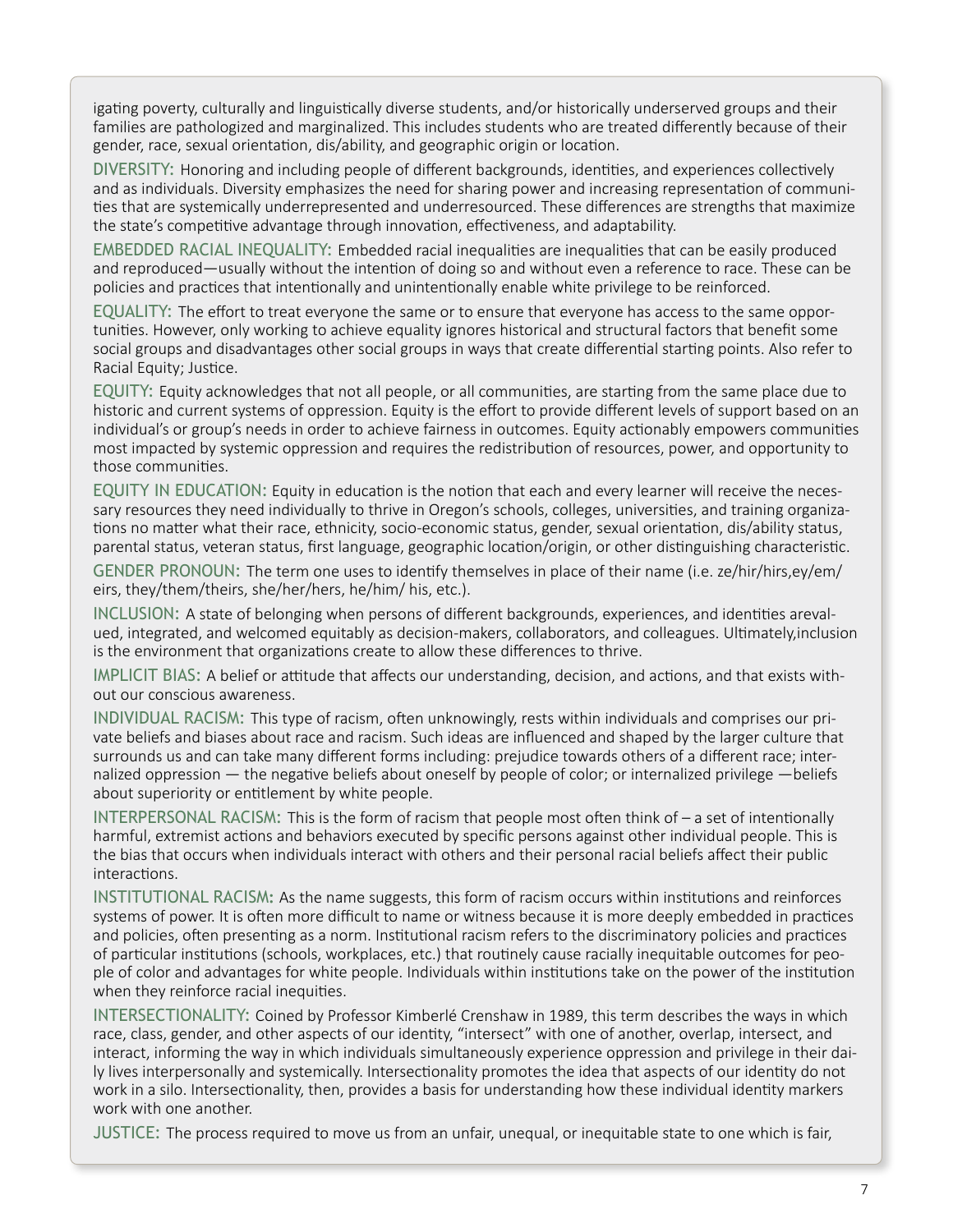equal, or equitable, depending on the specific content. Justice is a transformative practice that relies on the entire community to respond to past and current harm when it occurs in society. Through justice, we seek a proactive enforcement of policies, practices, and attitudes that produce equitable access, opportunities, treatment, and outcomes for all regardless of the various identities that one holds.

OPPRESSION: A system of supremacy and discrimination for the benefit of a limited dominant class that perpetuates itself through differential treatment, ideological domination, and institutional control. Oppression reflects the inequitable distribution of current and historical structural and institutional power, where a socially constructed binary of a "dominant group" horde power, wealth, and resources at the detriment of the many. This creates a lack of access, opportunity, safety, security, and resources for non-dominant populations.

OPPORTUNITY GAP**:** The unequal or inequitable distribution of educational resources and opportunities on the basis of race and/or ethnicity; resources may include staffing, academic supports, social and emotional supports, high-quality curriculum, and other programs. This gap can contribute to or intensify lower educational aspirations, achievement, and attainment for members of affected groups.<sup>4</sup>

PREJUDICE: A preconceived opinion or assumption about something or someone rooted in stereotypes, rather than reason or fact, leading to unfavorable bias or hostility toward another person or group of people. Literally a "prejudgment."

PRIVILEGE: Societally granted, unearned advantages accorded to some people and not others. Privilege refers to systemic or structural advantages that impact people based on identity factors such as race (white privilege), gender, sex, religion, nationality, dis/ability, sexuality, class, and body type. It can also include level of education and other factors of social capital.

RACIAL DISPARITY: An unequal outcome one racial group experiences as compared to the outcome for another racial group.

RACIAL EQUITY: Closing the gaps so that race can no longer predict any person's success, which simultaneously improves outcomes for all. To achieve racial equity, we must transform our institutions and structures to create systems that provide the infrastructure for communities to thrive. This commitment requires a paradigm shift on our path to recovery through the intentional integration of racial equity in every decision.

RACIAL JUSTICE: The proactive process of reinforcing and establishing the cementing of policies, practices, attitudes, and actions that produce equitable power, access, opportunities, treatment, impacts, and outcomes for all individuals and groups impacted by racism. The goal, however, is not only the eradication of racism, but also the presence of deliberate social systems and structures that sustain racial equity through proactive and preventative measures. Also refer to Social Justice; Anti-Racism.

RACIAL MICROAGGRESSION: Commonplace verbal, behavioral, or environmental indignities, whether intentional or unintentional, that communicate or imply hostile or derogatory racial slights and insults toward people of color (e.g. asking a person of color "How did you get your job?" to imply they are not qualified).

RACE: Race is a social —not biological—construct. We understand the term "race" to mean a racial or ethnic group that is generally recognized in society and often by government. When referring to those groups, we often use the terminology "people of color" or "communities of color" (or a name of the specific racial and/ or ethnic group) and "white." We also understand that racial and ethnic categories differ internationally, and that many local communities are international communities. In some societies, ethnic, religious and caste groups are oppressed and racialized. These dynamics can occur even when the oppressed group is numerically in the majority.

RACISM: The systematic subjugation of members of targeted racial groups, who hold less sociopolitical power and/or are racialized as non-white, as means to uphold white supremacy. Racism differs from prejudice, hatred, or discrimination because it requires one racial group to have systematic power and superiority over other groups in society. Often, racism is supported and maintained, both implicitly and explicitly, by institutional structures and policies, cultural norms and values, and individual behaviors.

RESTORATIVE JUSTICE: A theory of justice that emphasizes repairing harm by having the parties decide together in order to cause fundamental changes in people, relationships, and communities.

SOCIAL JUSTICE: A process, not an outcome, which (1) seeks fair (re)distribution of resources, opportunities, and responsibilities; (2) challenges the roots of oppression and injustice; (3) empowers all people to exercise self-determination and realize their full potential; (4) and builds social solidarity and community capacity for

LawInsider, https://www.lawinsider.com/dictionary/opportunity-gap. Accessed 4 November 2021.

4